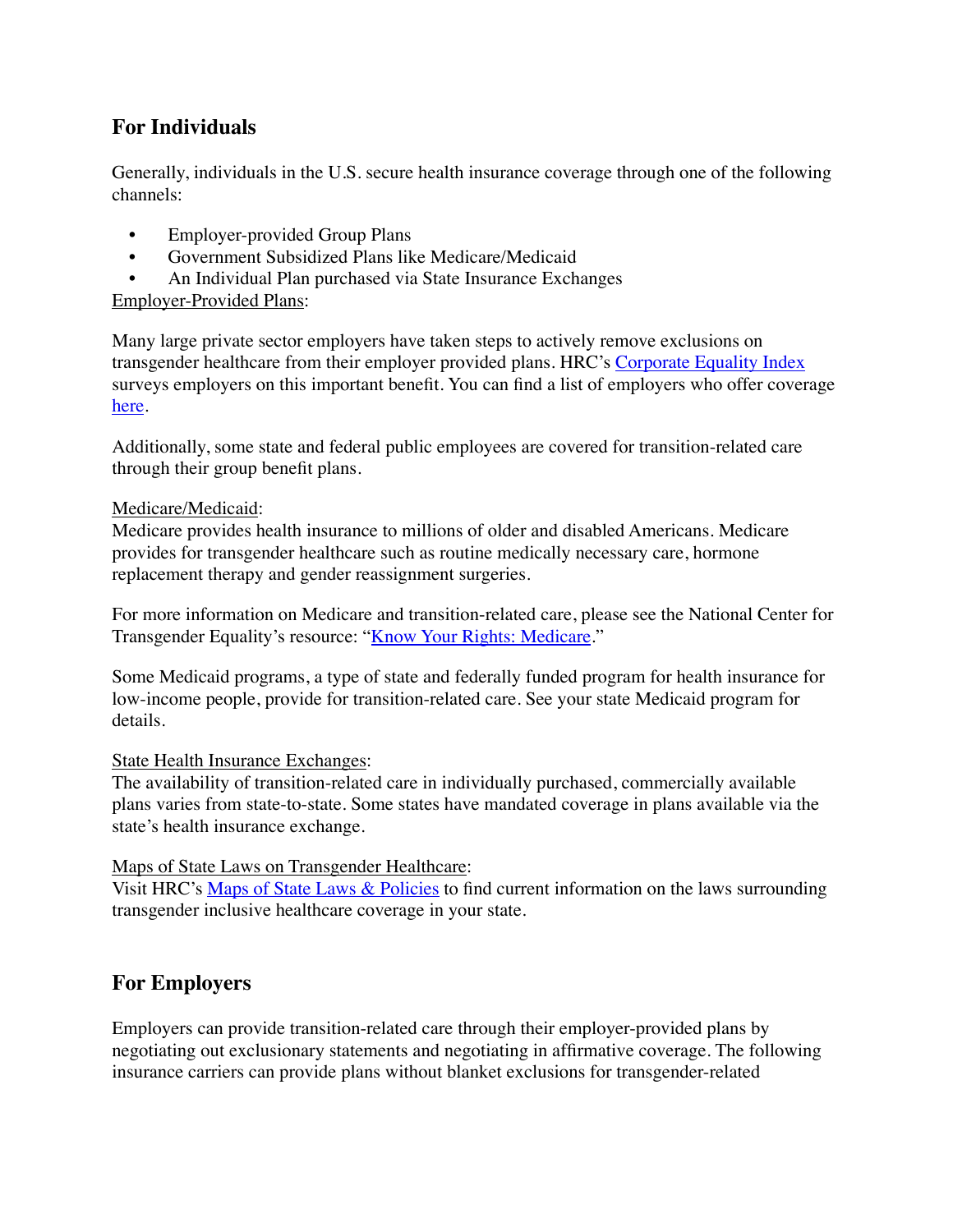healthcare either through fully-insured plans or as a third party administrator of self-insured plans.

Below is a list of direct links to the carriers' websites where the clinical policy bulletins (i.e. their major guidelines) for transgender-related treatments are openly available. Please feel free to consult these resources as you evaluate adding transgender-related care to your plan. NOTE: Employers will still need to negotiate for the specific coverage, but the bulletins outline the insurance companies' clinical standards of care should an employer elect to have the coverage.

*Please note that these plans are not endorsed by the HRC Foundation, but are presented to help navigate inclusive care offerings to the extent that plan documentation is publicly available.*

#### **Aetna:**

[Coverage for "Gender Reassignment Surgery"](http://www.aetna.com/cpb/medical/data/600_699/0615.html)

#### **Amerigroup:**

[Coverage for "Gender Reassignment Surgery"](https://medicalpolicies.amerigroup.com/medicalpolicies/guidelines/gl_pw_a051166.htm)

# **Anthem Blue Cross Blue Shield:**

[Coverage for "Gender Reassignment Surgery"](http://www.anthem.com/ca/medicalpolicies/guidelines/gl_pw_a051166.htm)

#### **Blue Cross Blue Shield of Massachusetts:**

[Coverage for "Transgender Services"](http://www.bluecrossma.com/common/en_US/medical_policies/189%20Transgender%20Services%20prn.pdf#page=1&__utma=149406063.1761118586.1402926656.1407417514.1407421027.129&__utmb=149406063.1.10.1407421027&__utmc=149406063&__utmx=-&__utmz=149406063.1407342625.125.16.utmcsr=americansformarriageequality.org%7Cutmccn=%28referral%29%7Cutmcmd=referral%7Cutmcct=/&__utmv=-&__utmk=260421901)

### **Blue Cross Blue Shield of North Carolina:**

[Coverage for "Gender Reassignment Surgery"](https://www.bcbsnc.com/assets/services/public/pdfs/medicalpolicy/gender_reassignment_surgery.pdf)

#### **Blue Cross Blue Shield of North Dakota:**

[Coverage for "Medical and Surgical Treatment of Gender Identity Disorder"](https://bb.thor.org/Bulletins/Blue_Cross_Blue_Shield_ND_Medical_Policy/Gender_Reassignment_.htm)

# **Blue Cross Blue Shield of Rhode Island:**

[Coverage for "Gender Reassignment Surgery"](https://www.bcbsri.com/sites/default/files/polices/Gender_Reassignment_Surgery.pdf)

#### **Blue Cross Blue Shield of Tennessee:**

[Coverage for "Gender Reassignment" \(see General Surgery, Gender Reassignment\)](http://www.bcbst.com/mpmanual/!SSL!/WebHelp/mpmprov.htm)

# **Blue Cross Blue Shield of Vermont:**

[Coverage for "Gender Reassignment Surgery for Gender Identity Disorder"](http://www.bcbsvt.com/wps/wcm/connect/ff21090c-2d6a-41f5-91d6-164b7aa6f81b/med-policy-gender-reasignment-surgery-uvm-2013.pdf?MOD=AJPERES)

# **Blue Shield of California:**

[Coverage for "Gender Reassignment Surgery"](https://www.blueshieldca.com/provider/content_assets/documents/download/public/bscpolicy/Gender_RA_Surg.pdf)

#### **Cigna:**

[Coverage for "Gender Reassignment Surgery"](https://cignaforhcp.cigna.com/public/content/pdf/coveragePolicies/medical/mm_0266_coveragepositioncriteria_gender_reassignment_surgery.pdf#__utma=149406063.1761118586.1402926656.1407417514.1407421027.129&__utmb=149406063.1.10.1407421027&__utmc=149406063&__utmx=-&__utmz=149406063.1407342625.125.16.utmcsr=americansformarriageequality.org%7Cutmccn=%28referral%29%7Cutmcmd=referral%7Cutmcct=/&__utmv=-&__utmk=260421901)

#### **Emblem Health:**

[Coverage for "Gender Reassignment Surgery"](http://www.emblemhealth.com/~/media/Files/PDF/_med_guidelines/MG_Gender_Reassignment_Surgery_C.pdf#__utma=149406063.1761118586.1402926656.1407417514.1407421027.129&__utmb=149406063.1.10.1407421027&__utmc=149406063&__utmx=-&__utmz=149406063.1407342625.125.16.utmcsr=americansformarriageequality.org%7Cutmccn=%28referral%29%7Cutmcmd=referral%7Cutmcct=/&__utmv=-&__utmk=260421901)